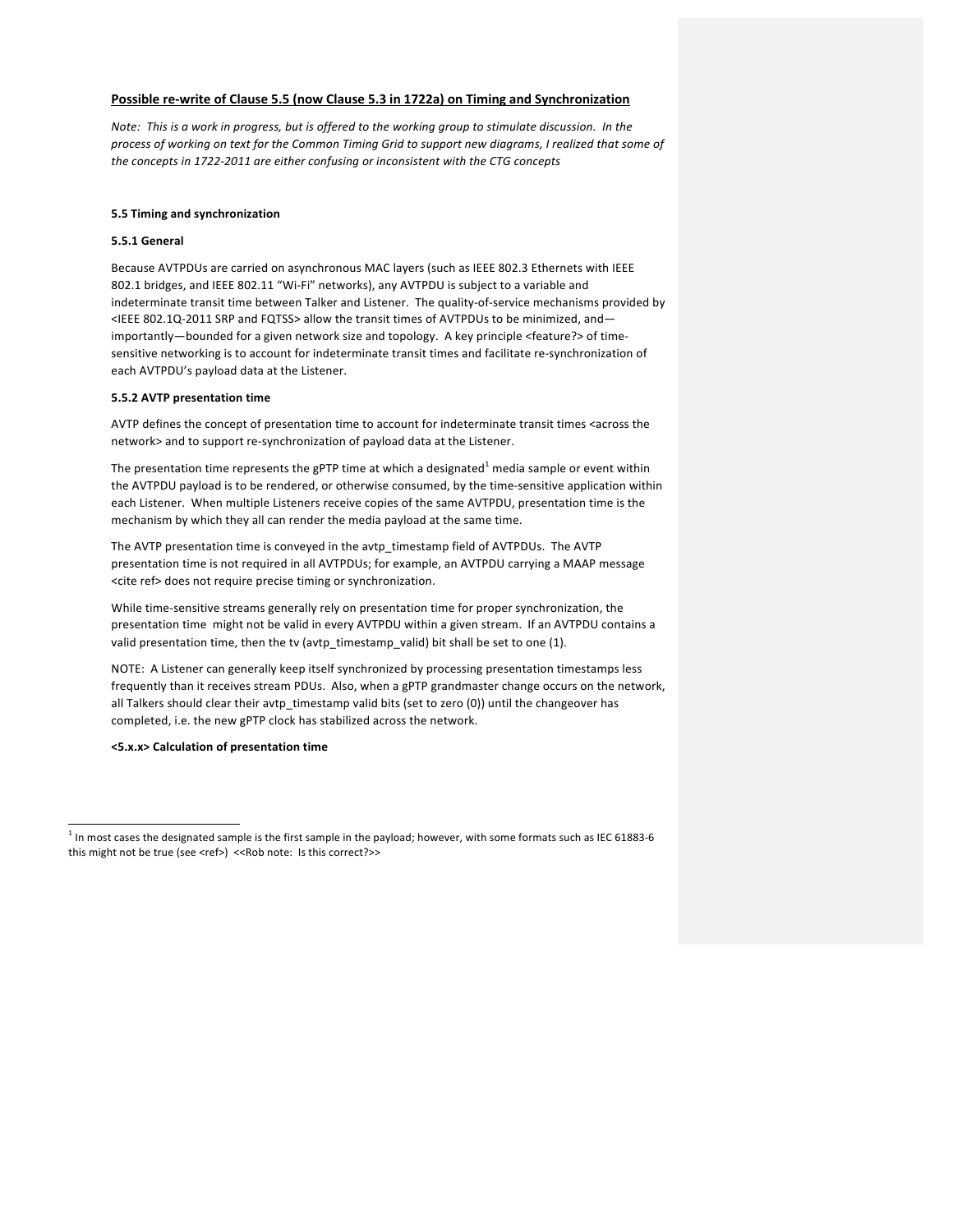At the instant when a time sensitive application within a Talker generates a media sample or event, the corresponding gPTP time is captured (or otherwise known) within the Talker. This time is denoted as t<sub>a</sub>. The sample or event is then inserted into an AVTPDU, along with a presentation time  $t_p$ , and queued for transmission<sup>2</sup>. In order to guarantee that the sample or event is ready for consumption within the Listener(s) at time  $t_p$ , the difference  $t_p - t_G$  must be greater than or equal to the known and bounded maximum transit time between the Talker and all of its Listeners. This difference value is defined as "Max Transit Time" ( $t_{MT}$ ), and it must account for two components,  $t_{GQ}$  and  $t_{WCL}$ , as defined below:

 $t_{\text{GQ}}$  = the time within the Talker between generating the sample (or event) and queuing it for transmission<sup>3</sup>

 $t_{\text{WCl}}$  = the worst-case latency of the network path between the Talker device's transmission queue and any Listener application receiving the given stream. This includes any time required to transfer the payload data from the network interface to the application buffer at the Listener.

Requirement:  $t_{MT} = t_P - t_G \geq t_{GQ} + t_{WCL}$ 

For a given Talker-Listener pair, it is possible to determine  $t_{GQ}$  and  $t_{WCL}$  based on knowledge of the implementations within both the Talker and the Listener and the path across the network. The means by which t<sub>WCL</sub> is calculated depends on network link and bridge parameters, and is outside the scope of this standard<sup>4</sup>.

For AVTPUs containing media stream data, it is furthermore recommended that Max Transit Time be set to an integer multiple of the nominal media clock period t<sub>c</sub> for the given stream. The reasoning behind this is based on important concepts described in Section <5.x.x> Common Timing Grid.

Recommended:  $t_{MT} / t_c$  = an integer

In summary:

<u> 1989 - Johann Barn, mars ann an t-Amhain an t-Amhain an t-Amhain an t-Amhain an t-Amhain an t-Amhain an t-Amh</u>

$$
t_P = t_G + t_{MT}
$$

Unless otherwise determined, the value for  $t_{MT}$  shall be computed as follows:

## Table 5.3-AVTP default values for Max Transit Time

```
Class Max Transit Time (t_{MT})
```
A 2.0 msec, rounded up to the next integer multiple of the media clock period

B 50.0 msec, rounded up to the next integer multiple of the media clock period

# Robert Silfvast 2/24/14 9:34 PM

**Comment** [1]: This is the same thing as "max timing uncertainty" in the original 1722-2011 standard. I think this is much less confusing.

#### Robert Silfvast 2/25/14 9:27 AM

**Comment** [2]: It might make sense to further break this into two components, one being essentially the "MSRP accumulated latency" and other being the latency from rx queue to Listener's application buffer

 $^2$  In many of the defined AVTP formats, an AVTPDU encapsulates not just one, but multiple, media samples or events for the sake of improving payload/header efficiency. The waiting-time delay imposed by collecting and buffering multiple samples, prior to forming a packet, is outside the scope of this section and should simply be treated as an additional delay in the data path, above and beyond the Max Transit Time described herein.

Note that either t<sub>GQ</sub> or t<sub>G</sub> (but not both!) should account for any buffering delays imposed by collecting multiple samples if the AVTP format uses such a scheme.<br> $^4$  The interested reader should consult <IEEE 802.1Q-2011 SRP and FQTSS etc>